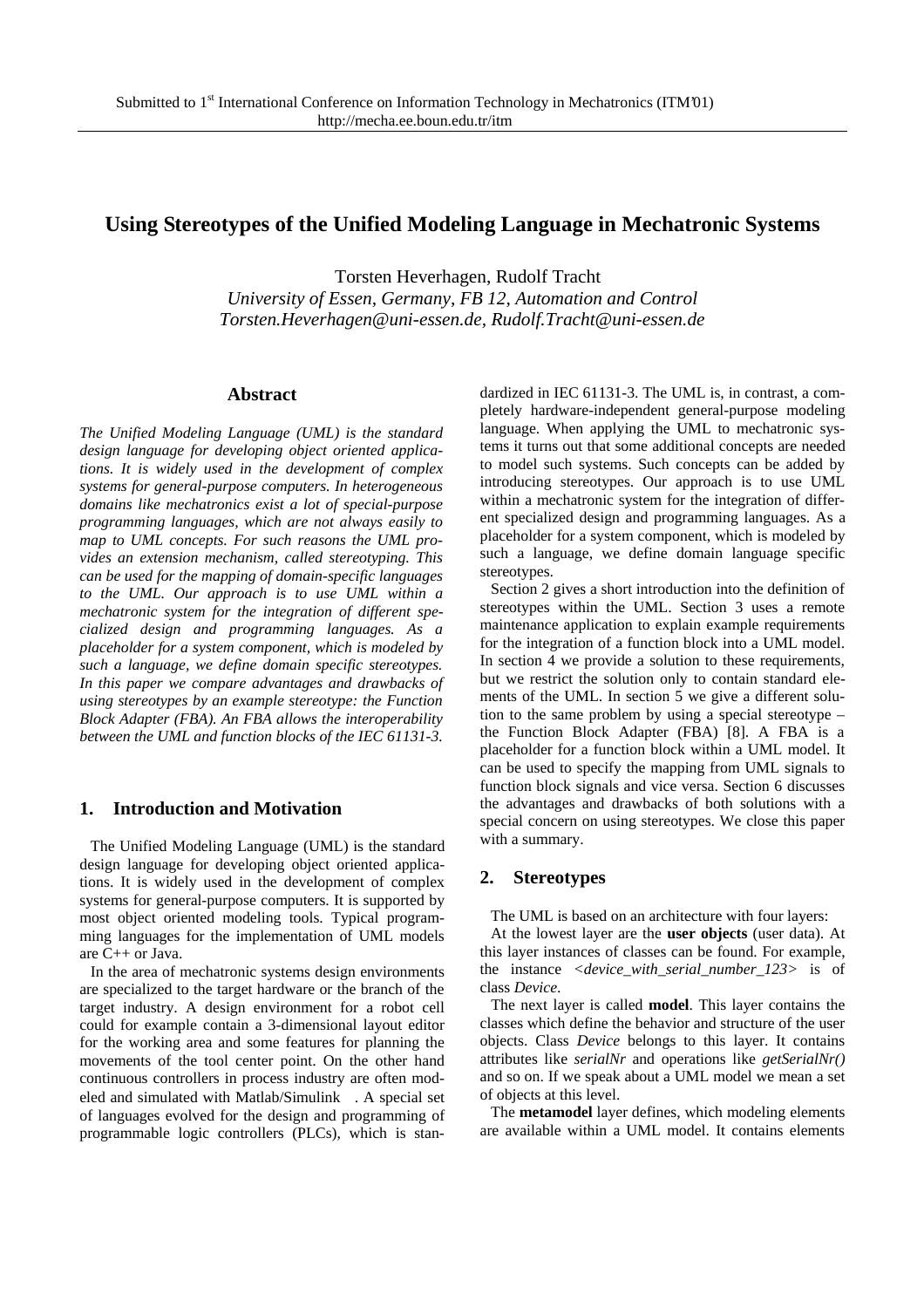like *Class*, *Operation*, *Attribute*, *Generalization*, *Actor*, *UseCase*, *Component*, ...

The highest layer is the **meta-metamodel**. It defines the language used in the metamodel. Typical objects at this level are *MetaClass*, *MetaAttribute*, *MetaOperation*, ... Instances of *MetaClass* are called metaclasses. Metaclasses belong to the metamodel. For example, object *Class* from the metamodel is a metaclass.

The big advantage of this language architecture is the extensibility of the metamodel. Within the metamodel an existing modeling element can be extended or restricted to specific behavior. This results in a new modeling element, which is called a stereotype of the base element. The mechanism of extending base modeling elements is called stereotyping. The UML provides this mechanism to users of the UML. Another way of extending the metamodel is, for example, to define new metaclasses instead of stereotypes. But this can only be done by the standardization committee of the UML.

With **stereotyping** a base modeling element is extended by new properties and restricted by new constraints. New properties are added by the *tagged value* mechanism. New constraints are added by a formal language which normally is the Object Constraint Language (OCL) [1].

A **tagged value** is a keyword-value pair that may be attached to any kind of modeling element. The keyword is called a *tag*. A tag represents a property like an attribute, an operation or even a completely new kind of property. The value can be a simple datatype value but may also refer to another modeling element.

A **constraint** is a relationship among modeling elements which specify conditions that must be maintained as true. Constraints must be attached to a modeling element. If a constraint evaluates to false, the associated modeling element is invalid. Sections 3 and 4 demonstrate the use of constraints.

#### **2.1 Capsules, Ports, and Protocols**

Now we introduce special stereotypes which are of interest to the area of mechatronics. The first stereotype is called Capsule. Fig. 1 shows the example capsule *Rem-MainBrowser* at the most left position. The capsule belongs to the model layer. The keyword *Capsule* within the quotation marks (called guillemets) «» denotes that *Rem-*

she simply uses the elements provided by a modeling tool in a toolbar. In such toolbars and in diagrams stereotypes are often presented by special icons instead of keywords like in Fig. 1.

In this paper, if we use the term *Capsule* without a definite or indefinite article we mean the capsule-stereotype at the metamodel layer. *A capsule* or *the capsule RemMain-Browser* or simply *RemMainBrowser* without a definite or indefinite article is an instance of Capsule at the model layer. An instance of *RemMainBrowser* at the user object layer is denoted by an article. After section 2 we only care about the model and user object layer. Within this section we concentrate on the relationship between the model and the metamodel layer. The meta-metamodel layer is not affected by stereotyping. The declaration of Capsule is partially given in Fig. 2. A more detailed explanation of the concepts of Fig. 2 is given in [1], p. 3-63. A comprehensive description of capsules is given in [2]. The functionality and the meaning of the elements in Fig. 1 is explained in section 3.

Fig. 2 shows a class diagram containing metaclasses and stereotypes. The metaclass *Class* is a subclass of *Classifier* which is in turn a subclass of *GeneralizeableElement*. *ArchitecturalElement* is a stereotype of *GeneralizeableElement*. Consequently, *Capsule* is an *ArchitecturalElement* which stereotypes *Class*. It indicates a class that is used to model the structural components of an architecture specification. To identify if a capsule may be created and destroyed dynamically, a new attribute is tagged to *Capsule* called *isDynamic*. The constraint *{self.isActive=true}* means that capsules represent only active objects maintaining their own thread of control. Capsules run concurrently with other active objects. Additionally there are some more constraints on capsules not shown in Fig. 2. Capsules may only communicate to other capsules through ports with predefined signals. These signals must be defined within a protocol. A protocol is like a capsule also a stereotype of a class. An example of a protocol is given in Fig. 1 called *DataAccessingProtocol*. Between this protocol and *RemMainBrowser* is a directed association called *dataAccessingPort*. Attached with it is the keyword *port*. This means that *dataAccessingPort* is a stereotype of an association called *port*. Through this port a *RemMainBrowser* may send signal *getData* and receive signal *data*. Values of type *Workload* may be attached

*MainBrowser* is not a normal class (instance of metaclass *Class*), but a capsule class (instance of stereotype *Capsule*). A user of the UML does not notice whether a capsule is a stereotype or a base element. He or



**Fig. 1. Example capsule with one port and a protocol which depends on a class (model layer)**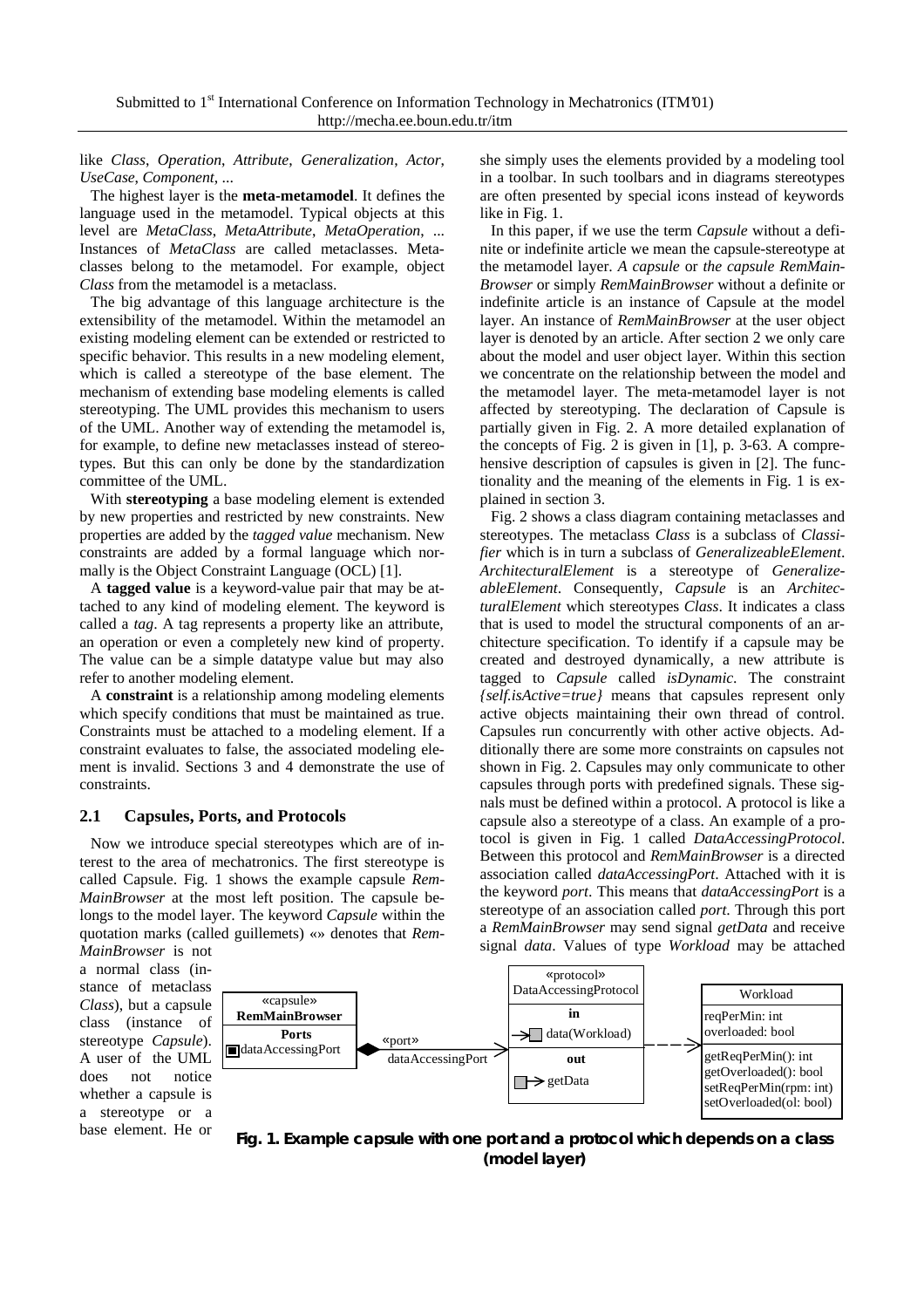with signal *data*. For this reason *DataAccessingProtocol* depends on *Workload*. *Workload* is a normal class with attributes and operations.



## **Fig. 2. Declaration of stereotype Capsule (metamodel layer)**

All elements of Fig. 1 belong to the model layer. All elements of Fig. 2 belong to the metamodel layer. Relationships between layers are graphically rendered by symbols and optionally by keywords within guillemets. The assignment of *Workload* to *Class* is given by the rectangle around the name. A dashed directed line like between *DataAccessingProtocol* and *Workload* is assigned to *Dependency*. To assign *RemMainBrowser* to *Capsule* instead of to *Class* the keyword *«capsule»* is needed additionally to the rectangle.

The idea of capsules, ports, and protocols came from the field of embedded and real-time systems and were first introduced in [4] as an object oriented design language. In 1999 the first UML tool containing these concepts had been available [5] but until now they have not been within the UML standard. The standard first mentions the capsule-stereotype in [1]. According to [6] these concepts will be part of UML standard version 2.0 which is expected to appear in 2002.

Because to communicate over ports with defined protocols is very natural within mechatronic systems we decided to use capsules rather than normal classes to specify active objects within our models [7]. Furthermore, we developed a stereotype which allows the interoperability between capsules and function blocks.

### **2.2 Function Block Adapter**

In [8] we introduced the FBA for the first time. Our idea is that a FBA looks like a capsule within a UML environment and like a function block within an IEC 61131-3 environment. The first aim is easy to achieve: we declare a new stereotype called *FunctionBlockAdapter* as a subclass of *Capsule*. Fig. 3 shows the declaration of FBA at the metamodel layer. Consequently, FBA inherits all properties of *Capsule*. It is able to communicate with

other capsules through ports. The base modeling element of FBA is *Class*.

IEC 61131-3 does not provide an extension mechanism like stereotyping. This standard is based on a formal grammar instead of on a metamodel architecture. As a result, a function block, which is responsible for communication with a capsule, cannot be distinguished from other function blocks. As a workaround we



**tion**

add the suffix *FBA* to the name of such function blocks. To achieve the same formality as IEC 61131-3 we provided a special language called FBA-language with a formal grammar for FBAs. Within IEC 61131-3 this language is treated as a comment. Within the UML this language is attached by tagged values to FBAs.

An example of a FBA is given in section 5. The complete definition of FBA is out of the range of this paper. In the following sections we concentrate on an example application of a FBA. Further examples are given in [8], [9], and [10]. A discussion about the relationship between design and implementation of FBAs can be found in [9]. A closer look to real-time aspects will be given in [10].

### **3. The Remote Maintenance Browser**

The name *RemMainBrowser* of the capsule in Fig. 1 is an abbreviation for Remote Maintenance Browser. The software component modeled by *RemMainBrowser* belongs to an application for the remote maintenance of a working cell. This application is developed with object oriented languages.

A *RemMainBrowser* is responsible for getting maintenance data out of the working cell and for displaying the data within a browser. Under ideal circumstances the working cell is given as a capsule. This capsule could look like in Fig. 4. It is called



## **Fig. 4. WorkCell-Controller**

*WorkCellController*. It contains the port *~dataPort*. ~dataPort is an association to *DataAccessingProtocol* (not shown in Fig. 4). The symbol " $\sim$ " as the first character means that for this port all in-signals of the protocol are out-signals and vice versa. With that, *~dataPort* may be connected to *dataAccessingPort* of *RemMainBrowser*. Such a connection is only established between objects at the user object layer.

Fig. 5 shows a collaboration diagram with an established connection between a *RemMainBrowser* and a *WorkCell-Controller*. *DataAccessingProtocol* specifies the signals,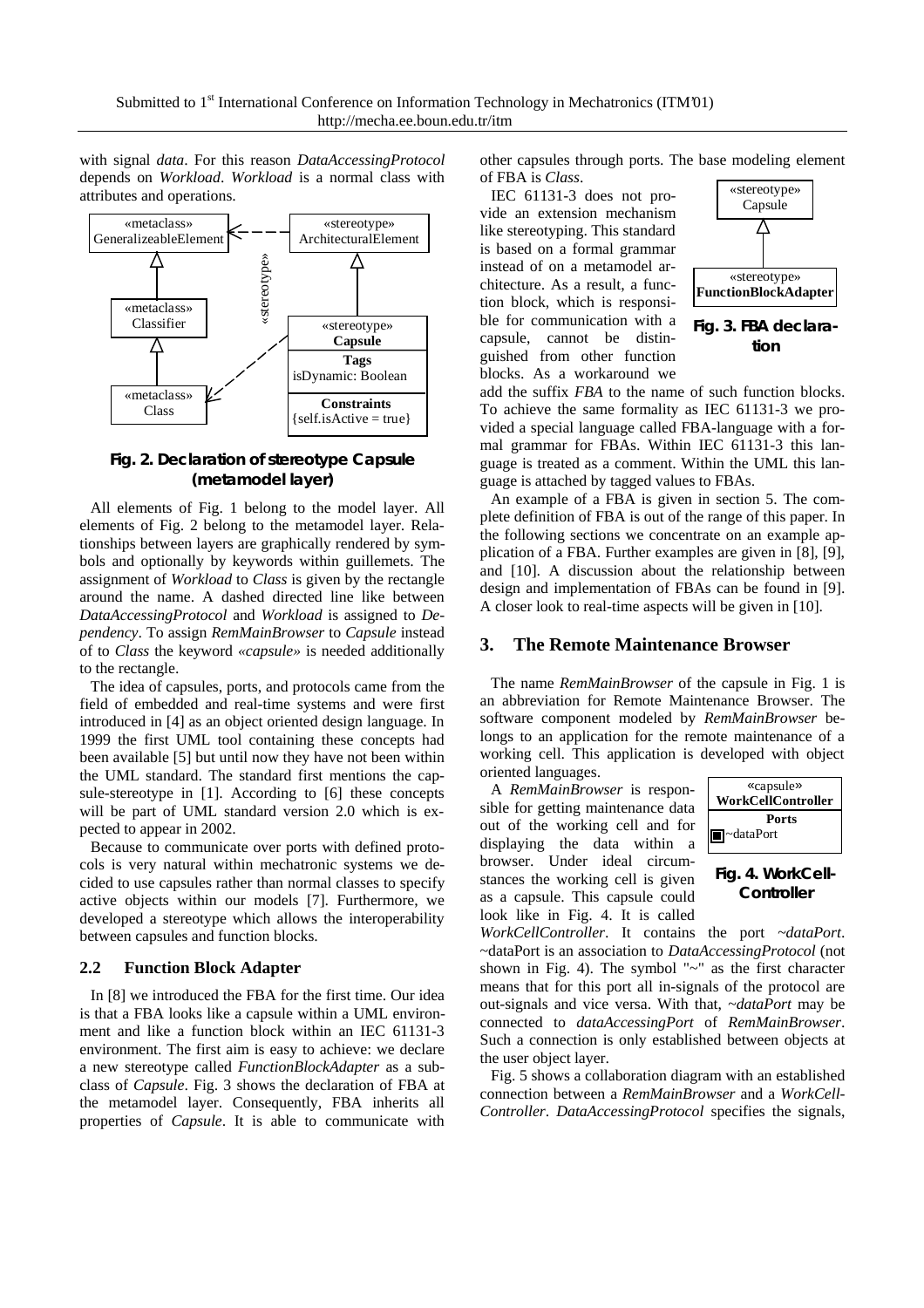

## **Fig. 5. Collaboration diagram (user object layer)**

which may be sent and received over this connection, their



**Fig. 6. Protocol state machine**

direction and their sequence.

Allowed signal sequences may be defined within a protocol by a protocol state machine [1], p. 2-175. Fig. 6 shows the state machine of *DataAccessingProtocol*. Initially the protocol is in state *free*. In this state only signal *getData* may be sent. After *getData* the protocol is in state *wait\_for\_data*. In this state only signal *data* is allowed. The browser updates its data by sending *getData* to the working cell controller and by waiting for *data* from the controller.

The data value which is sent with signal *data* is of type *Workload* (Fig. 1). Attribute *reqPerMin* contains the actual number of requests per minute, which the working cell has to serve for. Attribute *overloaded* indicates whether the working cell is able to serve for all requests or not. Like usually in object orientation attributes may be accessed and changed by operations like *getReqPerMin*, *setReqPerMin*, *getOverloaded*, and *setOverloaded*. In order to formally specify effects of operations it is possible to write pre- and postconditions with the OCL. Fig. 7 shows example postconstraints for two operations. The sign "=" denotes the logical compare operator and not an assignment. Assignments cannot be expressed by OCL, because it is a language free of side effects. It is not possi-



### **Fig. 7. Postconstraints for set- and getOver-**

ble to change the state of any object by evaluating OCL expressions. The expression in line (2) means: After executing *setOverloaded* attribute overloaded must be equal to *ol*. The body of the operation is left to the implementation. Alternatively we could use natural language like English instead of OCL. The disadvantage would be that

the description becomes ambiguous. To avoid this, we use formal languages if possible. The additional use of natural language is necessary to ease communication between developers.

Until now we collected all information which is needed for communication, if the working cell is modeled by a capsule. If the working cell is modeled by a function block this function block could look like in Fig. 8. *Work-*



**Fig. 8. Function block declaration**

*load\_Data* is a user defined datatype given in Fig. 9. It contains two elements. *nr\_req\_min* shows the number of requests per minute and *overload\_flag* signals a



## **Fig. 9. Workload\_Data**

possible work overload. The Boolean input variable *in\_trigger* triggers the function block to provide actual

workload data in *out\_data*. In *out\_trigger* the function block informs that the data in *out\_data* is valid. Fig. 10 shows a timing diagram explaining this behavior in more detail. After *in\_trigger* is set, the deadline to set *out\_trigger* is 200 ms.



*in\_trigger* is reset when *out\_trigger* is set. *out\_trigger* and *out\_data* remain set for 20 ms. These timing conditions must be known from the function block specification.

We use the next two sections to provide different solutions for integrating *WorkCellControllerFB* into a capsule environment. In section 4 we restrict the solution only to contain standard UML concepts. Though the standardization is not finished we treat capsules as standard UML concepts. In section 5 we use an FBA instead of standard UML. We try to provide both solutions as simple and understandable as possible, but our aim is also to achieve the same formality in both approaches.

## **4. Solution 1: Standard UML**

In our first solution we add the variables of the function block as attributes to *WorkCellController*. The user defined datatype is modeled by a class. Variable *out\_data* is an association to this class (Fig. 11). We assume that these attributes have always the same values like the variables of the function block itself. For the capsule *in\_* variables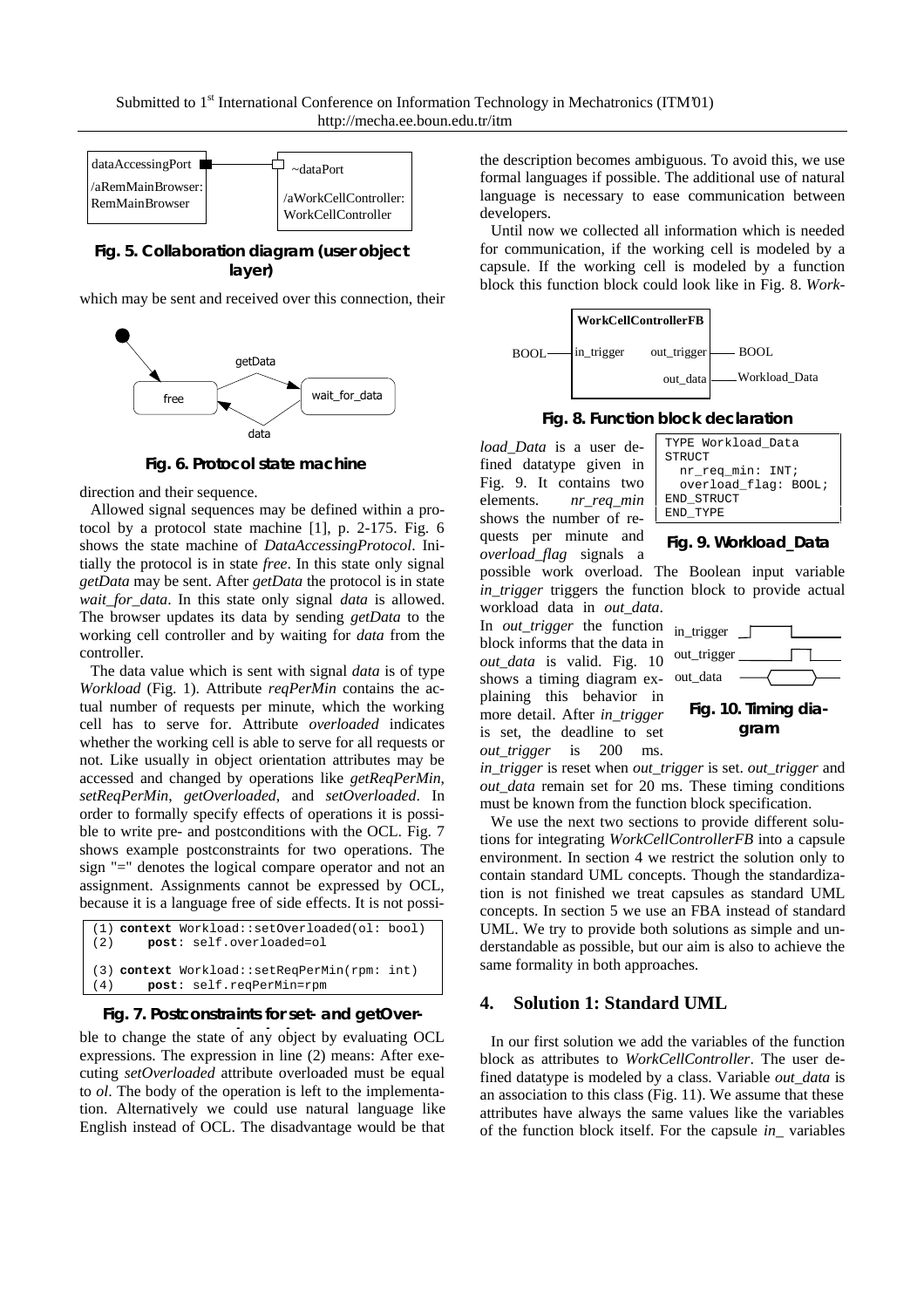Submitted to 1<sup>st</sup> International Conference on Information Technology in Mechatronics (ITM'01) http://mecha.ee.boun.edu.tr/itm



**Fig. 11. Class diagram of WorkCellController**

are writeable and *out\_* variable are readable. Furthermore the capsule contains an association *actualWorkload* to class *Workload*. In *actualWorkload* the value is stored, which is given in *out\_data* and translated to type *Workload*. Operation *setInTrigger* changes the value of *in trigger* according to its parameter. It is formally defined in Fig. 12.

| context WorkCellController::setInTrigger(t: bool) |                         |  |
|---------------------------------------------------|-------------------------|--|
|                                                   | post: self.in trigger=t |  |

**Fig. 12. Postconstraint of setInTrigger**

The behavior of *WorkCellController* is specified by a statechart in Fig. 13. Initially the capsule is in state *idle*. When it receives signal *getData* it sets *in\_trigger* to *true* and waits for *out\_trigger* in state *wait*. If the deadline



**Fig. 13. Statechart of WorkCellController**

given in section 3 is reached it sets *in\_trigger* to false. The transition *out\_trigger* from *wait* to *idle* contains an action sequence. The first three actions are call actions calling operations of the capsule and class *Workload*. The semantics of these actions is given in Fig. 12 and Fig. 7. For the fourth action the semantic meaning is more difficult to express in OCL. We chose to use the keyword *sendaction* which maps the action to metaclass *SendAction* in order to define the semantics of this action. The action language used in statecharts like in Fig. 13 is not defined within UML. By developers the syntax of the implementation language is mostly chosen. But in this example at least two different programming languages are needed: one object oriented language and another out of IEC 61131-3. We decided to choose a semicolon as sequence statement.

The keyword *sendaction* is UML style and *~dataPort.send(...)* is similar to a C++ method call in [5].

With this we finished solution 1. The logical mapping of UML signals to assignments of variables is hardware-independent specified. In the next section we do the same with the help of a FBA.

| «functionblockadapter»                        |                          |  |
|-----------------------------------------------|--------------------------|--|
| <b>WorkCellControllerFBA</b>                  |                          |  |
| VAR OUT                                       |                          |  |
| in_trigger: BOOL;                             |                          |  |
| END VAR                                       |                          |  |
| VAR IN                                        |                          |  |
| out trigger: BOOL;                            |                          |  |
|                                               | out_data: Workload Data; |  |
| END VAR                                       |                          |  |
| Signal Mapping                                |                          |  |
| ~dataPort.getData raises FBSignal(in_trigger) |                          |  |
| <b>Ports</b>                                  |                          |  |
| -dataPort                                     |                          |  |

**Fig. 14. FBA declaration**

## **5. Solution 2: Using a FBA**

A FBA consists of a structural and a behavioral part. The structural part looks similar to capsule *WorkCell-*

```
On_UMLSignal (s1: ~dataPort.getData)
   Signals
     s2: ~dataPort.data;
   Begin
     in_trigger := true;
     waitFor( out_trigger, T#200ms );
    in trigger := false;
     s2.setReqPerMin(out_data.nr_req_min);
     s2.setOverloaded(out_data.overload_flag);
     sendAsync( s2 );
   End
   On_Exception
     Begin
       in_trigger := false;
     End
End_On_UMLSignal
```
### **Fig. 15. Behavioral part of WorkCellControllerFBA**

*Controller* and is given in Fig. 14. The FBA has the name *WorkCellControllerFBA*. The attribute declaration has the same syntax like the io var declaration in IEC 61131-3. Section *Signal\_Mapping* defines that only signal *getData* may start a communication which is given by a positive edge in *in trigger* to the function block. What happens after receiving *getData* is specified in the behavioral part (Fig. 15).

 The behavioral part is written in the FBA-Language. This language is based on a formal grammar developed for the FBA-stereotype. For each *Signal\_Mapping* an operation must be specified. *WorkCellControllerFBA* only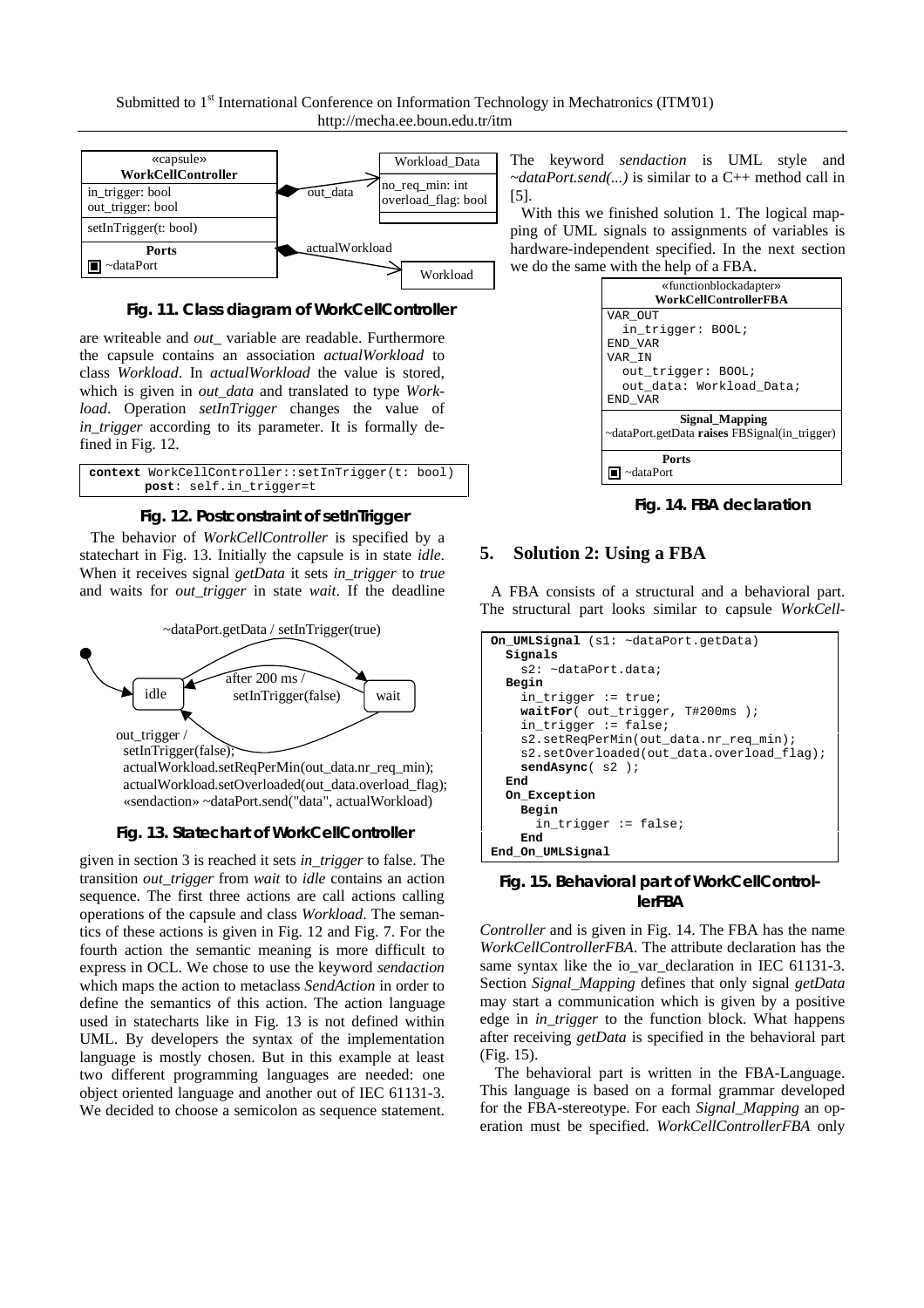needs one operation *On\_UMLSignal (...)*. *s1* can be treated as a signal instance received at *~dataPort*. After *Signals* further signal instances can be declared which are to sent or to received within the operation.

Between *Begin* and *End* the same behavior like in the statechart of Fig. 13 is described. At first *in\_trigger* is set to true. Then the execution is stopped until *out\_trigger* becomes true or the deadline is reached. After a positive edge in *out\_trigger* statements similar to the action sequence in Fig. 13 are executed. Properties of classes associated to a signal as an argument are treated as properties of the signal instance within the FBA-Language. The statements *waitFor* and *sendAsync* belong to the language. The correct use of properties like *setOverloaded* must be evaluated with the semantics given in Fig. 7. Statements after *On Exception* are executed when a deadline is reached or other exceptions occur.

At this point we have concluded the second solution. To be independent of tools it is also possible to express the structural part of Fig. 14 within the FBA-Language.

### **6. Comparison**

Both solutions have the same level of detail. They contain the same information, which is provided to engineers at the implementation phase. Both specify the logical mapping from *DataAccessingProtocol* to the protocol of the function block *WorkCellControllerFB*. Both solutions wrap the function block into a capsule.

The solutions are distinguished by their level of formality within the mapping from attributes of a capsule to variables of a function block. In solution 1 this mapping is stated as a comment in natural language. There is no formal distinguishing mark between a helping attribute like *actualWorkload* and interface variables of a function block. We did not add this information to attributes by tagged values in solution 1, because this would lead to solution 2. In solution 2 a user may declare interface variables using syntax of IEC 61131-3. Technically we tagged strings like "VAR\_IN" or "VAR\_OUT" to FBA attributes. This information can be used in code generators. Instead of helping attributes it is in solution 2 only allowed to declare signal instances within operations.

Another difference between both solutions is the formality of the behavior specification. Solution 1 uses a combination of a statechart and OCL to achieve an unambiguous specification. Weakness lies within the action language of UML statecharts as discussed at the end of section 4. We did not define a formal grammar for this language, because this would also result in a solution similar to solution 2. In solution 2 we used the FBA-Language to specify behavior. Technically this language is an action language, which is attached to a FBA statechart. The statechart of a FBA is hidden to a user. It can be generated out of the information given in the signal mapping and the FBA-operations. The guideline that a user should not work directly on a FBA statechart is expressed by constraints for FBAs.

Tagged values and constraints can be used to precise semantics of standard UML elements. If there is a problem which often occurs like wrapping a function block users should be forced to specific guidelines. These guidelines may be packed to a new set of stereotypes like capsules, ports, protocols, and FBAs.

### **7. Summary**

UML provides a huge set of general design concepts and graphical languages, which can be applied to almost every domain. Because of its general character it sometimes forces users to specify with natural language or with freestyle structured text.

Design and programming languages in mechatronics must be as formal and unambiguous as possible. A lot of specialized languages exist, which fulfill these requirements. The general character of the UML can serve as a basis for integrating these languages. The gap of formality can be closed by the extension mechanisms of the UML.

Within FBAs we achieved a higher formality by restricting capsules to specialized behavior. This is the proposed way for using stereotypes. Furthermore, it is possible to provide specialized graphical presentations for stereotypes. This eases the communication between UML and IEC 61131-3 developers.

## **8. References**

- [1] UML V1.4 draft, OMG document number ad/2001-02-14
- [2] B. Selic and J. Rumbaugh, *Using UML for Complex Real-Time Systems*, ObjecTime Limited, 1998, http://www.objectime.com/otl/technical/umlrt.html
- [3] Programmable controllers Part 3: Programming languages (IEC 61131-3: 1993)
- [4] B. Selic, G. Gullekson, P.T. Ward, *Real-Time Object-Oriented Modeling*. Wiley, New York, 1994
- [5] Rational Software Corp., *Rational Rose RealTime Users Guide*, 1999
- [6] Morgan Björkander, *Real-time systems and the UML*, Invited Talk, Workshop Object Oriented Modeling of Embedded Realtime Systems 2 (OMER-2), May 2001, Herrsching a. Ammersee
- [7] T. Heverhagen, R. Tracht, *Negotiation Scenarios between autonomous Robot Cells in Manufacturing Automation: A Case Study*, Proc. of Tunisian-German Conference Smart Systems and Devices (SSD), Hammamet, March 2001, pages 499-504
- [8] T. Heverhagen, R. Tracht, *Integrating UML-RealTime and IEC 61131-3 with Function Block Adapters*, Proc. IEEE Int. Symp. on Object Orient. Realtime Computing (ISORC2001), May 2-4, 2001, IEEE Computer Society. pages 395-402